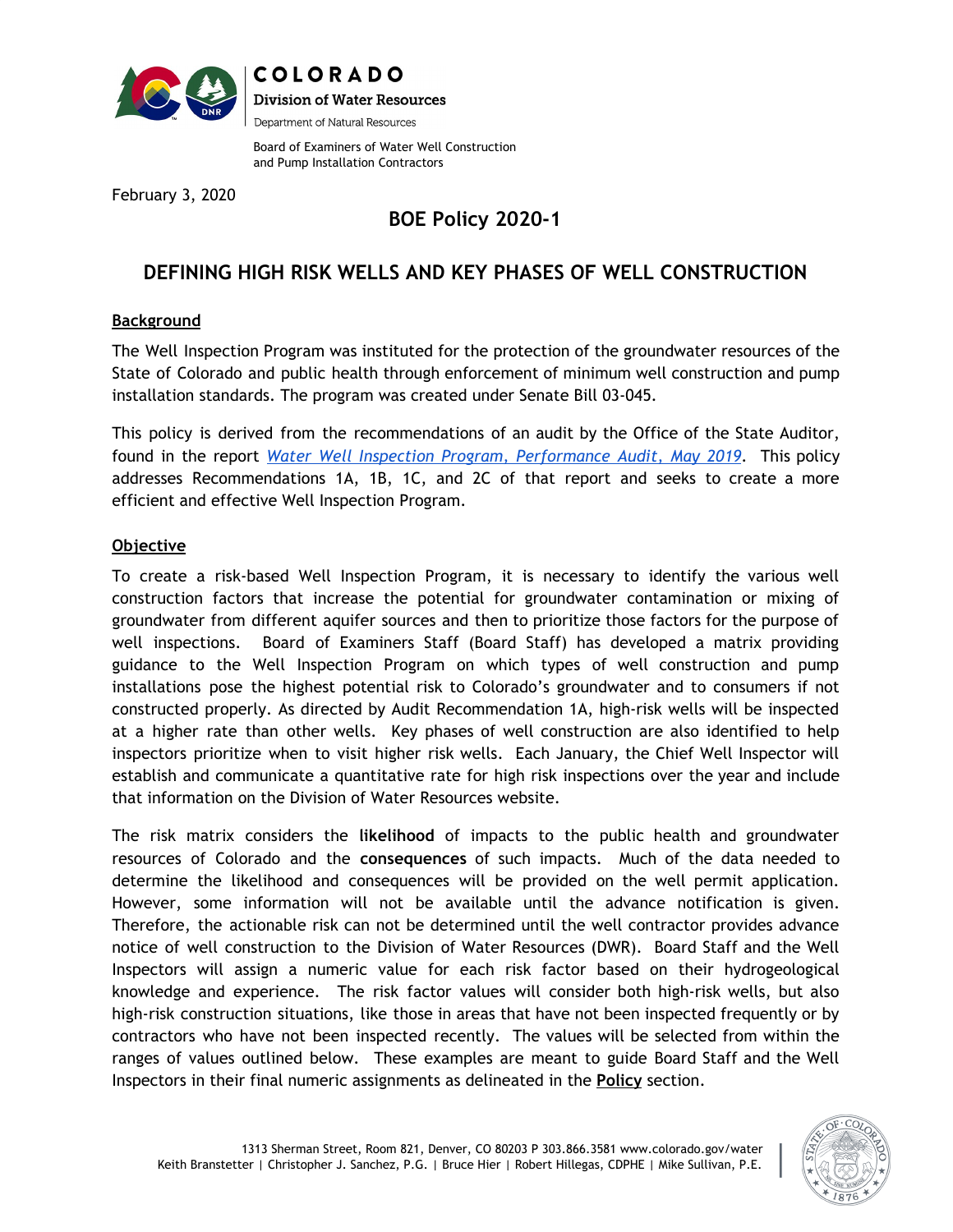BOE Policy 2020-1 February 3, 2020 page 2 of 4

**Risk Factor Weight Ranges**: Low (L) = 1-3, Medium (M) = 4-6, High (H) = 7-9

#### **Application Risk Factors** (based on Information Provided on the Permit Application)

| Geography:<br>(Likelihood)               | Geothermal $=$ H<br>Denver Basin = $M$<br>Division $3 = M$                           | <b>Well Status:</b>                        | Exempt/small capacity = $L$<br>(Consequences) Nonexempt/large capacity = $M$                                                                                                                     |
|------------------------------------------|--------------------------------------------------------------------------------------|--------------------------------------------|--------------------------------------------------------------------------------------------------------------------------------------------------------------------------------------------------|
|                                          | Cheyenne Basin = $M$<br>$Karst = M$<br>Designated Basin = $L$<br>Rest of State = $L$ | Well Use:<br>(Consequences)                | Industrial $= L$<br>Dewatering $= L$<br>Monitoring $= L$<br>Irrigation = $M$<br>Commercial = $M$<br>Residential/Domestic = $M$<br>Municipal $=$ H                                                |
| <b>Proposed Driller:</b><br>(Likelihood) | Licensed Contractor = $L$<br>Authorized Individual = $L$<br>Self/Private Driller = H | Aquifer:<br>(Likelihood &<br>Consequences) | Alluvial $= L$<br>Fractured granite = $L$<br>Other bedrock aquifers = $L-M$<br>Dakota aquifer = $M$<br>Laramie-Fox Hills = $M$<br>Unconfined San Luis Valley = M<br>Confined San Luis Valley = H |

#### **Notification Risk Factors** (based on Information Provided during Advanced Notification)

| <b>Aquifer Type:</b><br>(Likelihood &<br>Consequences) | Type $III = L$<br>Type $II = L$<br>Type I (single) = $M$<br>Type I (multiple) = $H$<br>Laramie Fox Hills = $H$ | <b>Time Since</b><br><b>Contractor Last</b><br>Inspected:<br>(Likelihood) | $< 6$ months = L<br>$6-12$ months = M<br>$> 12$ months = H    |
|--------------------------------------------------------|----------------------------------------------------------------------------------------------------------------|---------------------------------------------------------------------------|---------------------------------------------------------------|
| Variance:<br>(Likelihood)                              | No Variance $= L$<br>Variance = H                                                                              | <b>Time Since</b><br>Inspection in<br><b>Division</b><br>(Likelihood)     | $\leq 6$ months = L<br>$6-12$ months = M<br>$> 12$ months = H |

The Overall Risk Value will be determined by adding the sum of the Application Risk Factors to the sum of the Notification Risk Factors.

#### **Overall Risk Value = Sum of Application Risk Factors + Sum of Notification Risk Factors**

The Overall Risk Value will be considered by well inspectors daily before performing field inspections.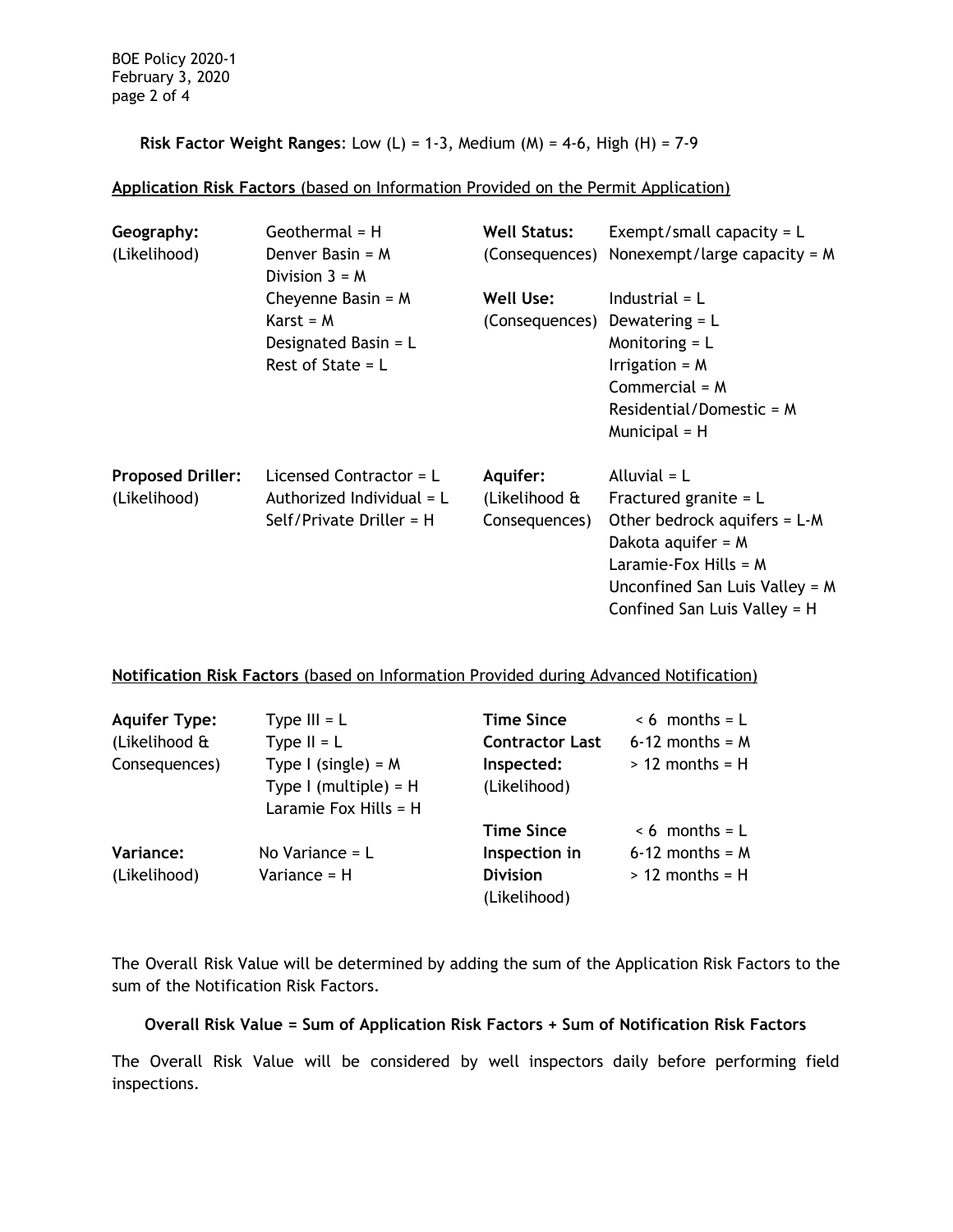### **Key Phases of Well Construction and Completion**

Well inspections during key phases ensure the well meets minimum construction, installation, or abandonment standards and therefore protects groundwater resources and public health and safety. Table 1 outlines the key phases for all aquifer types. Well Inspectors must prioritize the inspection of key phases by communicating and coordinating with well drillers and pump installers on proposed construction or installation schedules.

| Table 1<br>Key Phases for Well, Pump, and Cistern Inspection (All Aquifer Types) |                                    |  |  |
|----------------------------------------------------------------------------------|------------------------------------|--|--|
| Abandonment                                                                      | Installation of Perforated Casing  |  |  |
| Annular Space                                                                    | Minimum Required Grout Interval(s) |  |  |
| Disinfection                                                                     | <b>Total Depth</b>                 |  |  |
| Initial Pump/Initial Cistern Installation                                        | Well/Cistern Location              |  |  |

#### **Policy**

The Well Inspection Program will prioritize inspections of wells that pose a higher risk of adversely affecting groundwater resources and the public health, safety, and welfare. To assist with this practice, Board Staff will develop and maintain a business process that calculates the Overall Risk Value (ORV) of proposed wells. Specific numeric assignments for Application and Notification Risk Factors are stored and displayed in a [worksheet](https://docs.google.com/spreadsheets/d/1XpT2pM_Thr6iy7hSxU5Jw3VntVttMWGIQ3ZYtfnx-BY/edit?usp=sharing) maintained on the Division of Water Resources website. The Well Inspection Program will use the ORV to identify higher risk wells and plan an inspectors' daily work schedule. A variety of wells ranked higher in risk and other lower risk well constructions, pump installations, and abandonments will be inspected as directed by the Chief Well Inspector.

The Well Inspectors will coordinate with the driller or pump installer on the anticipated dates of key phases of well construction or pump installation and will prioritize visits to high-risk category wells during key phases of well construction, pump installation, or well abandonment. Well Inspectors will record which phases were observed during the inspection. These records will be maintained in a database to track well inspections. Staff will regularly report the numbers of inspections, the quantitative rate of high-risk category inspections, and the key phases inspected to the Board. After each year of implementation of this policy, Board Staff will review the number of high-risk wells that were constructed and update the required quantitative rate of high-risk category wells to be inspected by the program in the following year.

Well Inspectors may prioritize the inspection of any well or key phase based on their own professional knowledge and discretion as well as consideration of safety-related factors.